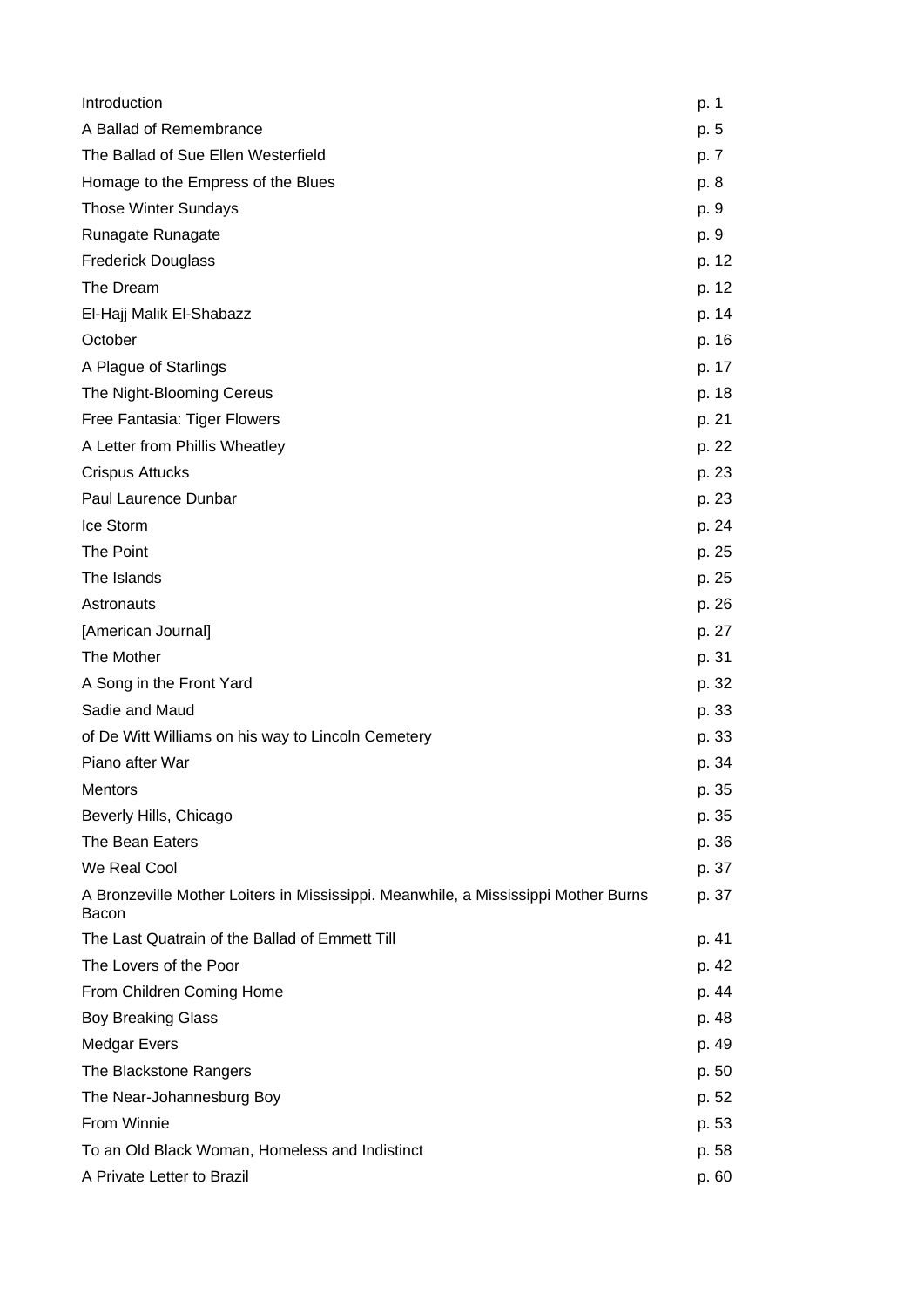| <b>Testament of Loss</b>                                              | p. 61  |
|-----------------------------------------------------------------------|--------|
| <b>Bible Study</b>                                                    | p. 61  |
| When in Rome                                                          | p. 63  |
| Jenny in Love                                                         | p. 64  |
| Sophie, Climbing the Stairs                                           | p. 65  |
| Jenny in Sleep                                                        | p. 67  |
| Sadie Snuffs a Candle                                                 | p. 67  |
| Twenty-Six Ways of Looking at a Blackman                              | p. 69  |
| A Far Cry from Africa                                                 | p. 74  |
| The Fist                                                              | p. 75  |
| The Schooner Flight                                                   | p. 75  |
| Eulogy to W. H. Auden                                                 | p. 88  |
| Hard Rock Returns to Prison from the Hospital for the Criminal Insane | p. 92  |
| The Idea of Ancestry                                                  | p. 93  |
| Haiku                                                                 | p. 94  |
| For Freckle-Faced Gerald                                              | p. 95  |
| A Poem for Black Relocation Centers                                   | p. 96  |
| Dark Prophecy: I Sing of Shine                                        | p. 97  |
| <b>Last Letter</b>                                                    | p. 98  |
| King: April 4, 1968                                                   | p. 99  |
| The Singer                                                            | p. 100 |
| Personal Letter no. 3                                                 | p. 102 |
| Reflections After the June 12th March for Disarmament                 | p. 103 |
| Depression                                                            | p. 106 |
| elegy (for MOVE and Philadelphia)                                     | p. 107 |
| Philadelphia: Spring, 1985                                            | p. 109 |
| Preface to a Twenty Volume Suicide Note                               | p. 111 |
| From Hymn to Lanie Poo: Each Morning                                  | p. 111 |
| Short Speech to My Friends                                            | p. 112 |
| Three Modes of History and Culture                                    | p. 113 |
| <b>Black Art</b>                                                      | p. 115 |
| <b>Black Bourgeoisie</b>                                              | p. 116 |
| Clay                                                                  | p. 117 |
| Coal                                                                  | p. 118 |
| Prologue                                                              | p. 119 |
| Father Son and Holy Ghost                                             | p. 122 |
| For the Record                                                        | p. 123 |
| <b>Beams</b>                                                          | p. 124 |
| Death As History                                                      | p. 126 |
| An Invitation to Madison County                                       | p. 129 |
| The Albuquerque Graveyard                                             | p. 133 |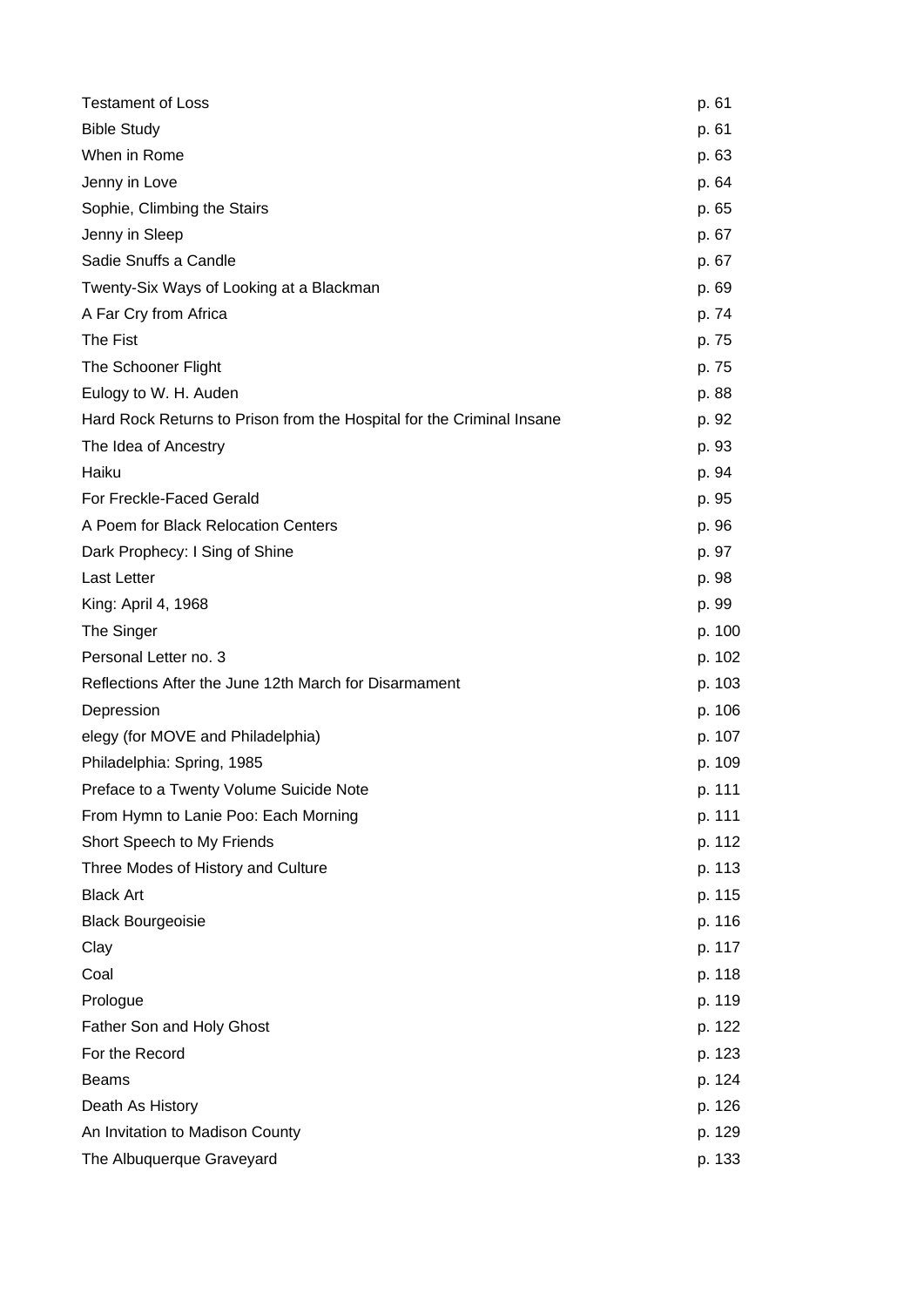| Love in the Weather's Bells               | p. 135 |
|-------------------------------------------|--------|
| Meta-A and the A of Absolutes             | p. 135 |
| The Lake in Central Park                  | p. 137 |
| Madrid                                    | p. 138 |
| <b>Desire's Persistence</b>               | p. 140 |
| The White Deer                            | p. 144 |
| Compassion's Bird                         | p. 146 |
| Don Jose Gorostiza Encounters el Cordobes | p. 148 |
| miss rosie                                | p. 150 |
| the lost baby poem                        | p. 151 |
| light                                     | p. 151 |
| cutting greens                            | p. 152 |
| driving through new england               | p. 152 |
| the bodies broken on                      | p. 153 |
| to ms. ann                                | p. 153 |
| in salem                                  | p. 154 |
| why some people be mad at me sometimes    | p. 154 |
| I. at nagasaki                            | p. 154 |
| them bones                                | p. 155 |
| the death of crazy horse                  | p. 155 |
| to my friend, jerina                      | p. 156 |
| white lady                                | p. 157 |
| powell march 1991                         | p. 158 |
| 4/30/92 for rodney king                   | p. 159 |
| slaveship                                 | p. 160 |
| Jazz Fan Looks Back                       | p. 161 |
| Adupe                                     | p. 162 |
| Swallow the Lake                          | p. 164 |
| I am a Cowboy in the Boat of Ra           | p. 166 |
| Dualism                                   | p. 168 |
| Paul Laurence Dunbar in The Tenderloin    | p. 168 |
| .05                                       | p. 169 |
| The Reactionary Poet                      | p. 170 |
| Nov 22, 1988                              | p. 171 |
| For Bud                                   | p. 174 |
| <b>Remember Mexico</b>                    | p. 174 |
| <b>American History</b>                   | p. 176 |
| Here Where Coltrane Is                    | p. 176 |
| Last Affair: Bessie's Blues Song          | p. 177 |
| Homage to the New World                   | p. 178 |
| <b>Nightmare Begins Responsibility</b>    | p. 179 |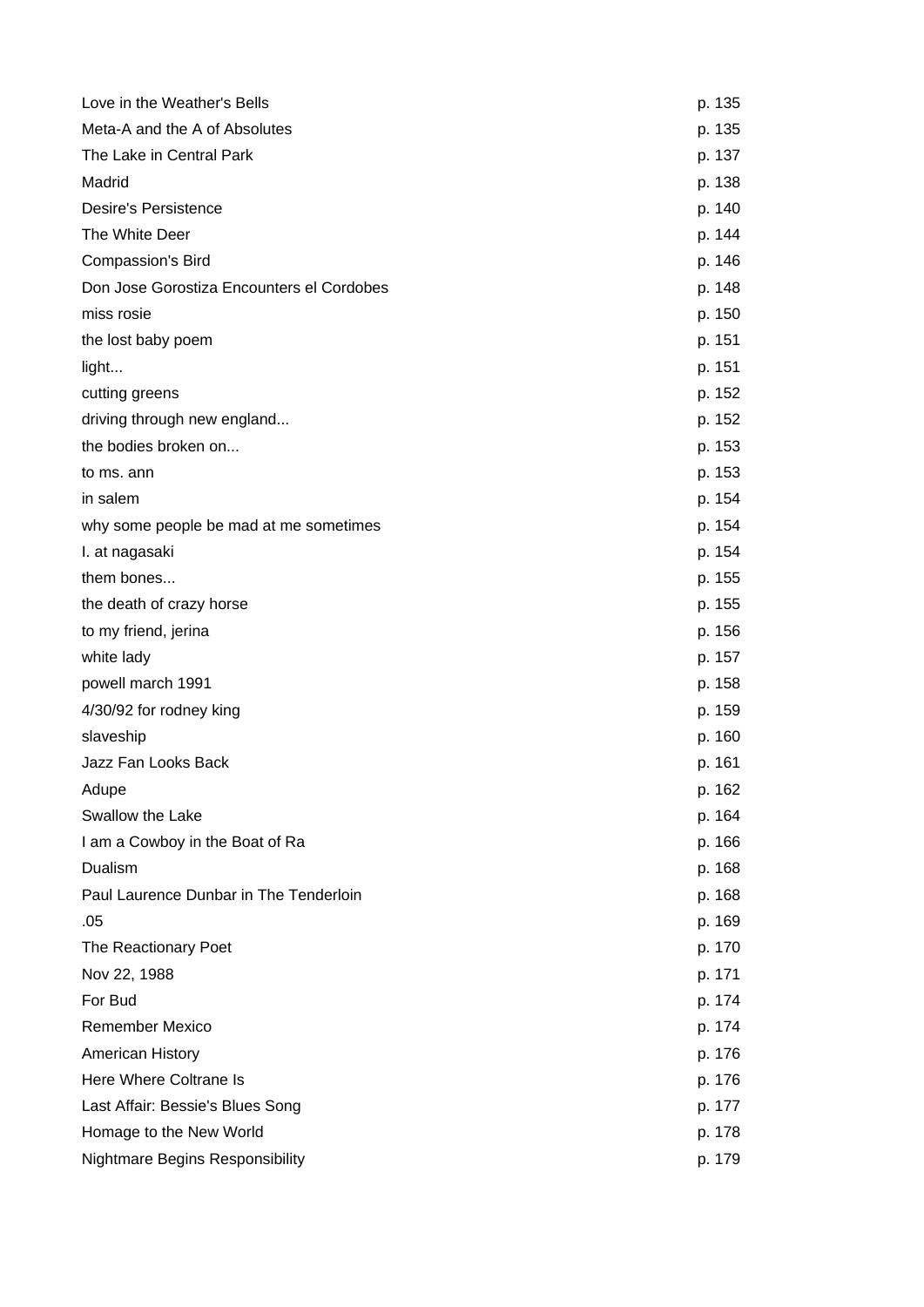| Grandfather                         | p. 180 |
|-------------------------------------|--------|
| Tongue-Tied in Black and White      | p. 181 |
| Eve (Rachel)                        | p. 183 |
| Double Elegy                        | p. 185 |
| In Hayden's Collage                 | p. 186 |
| The Drowning of the Facts of a Life | p. 187 |
| The Loon                            | p. 190 |
| <b>Studs</b>                        | p. 191 |
| Dance of the Infidels               | p. 193 |
| Detroit 1958                        | p. 194 |
| How the Rainbow Works               | p. 195 |
| Lester Leaps In                     | p. 196 |
| The Blues Don't Change              | p. 196 |
| <b>How Stars Start</b>              | p. 197 |
| Jazz As Was                         | p. 198 |
| From Bowling Green                  | p. 199 |
| Leaving Syracuse                    | p. 199 |
| The Self-Hatred of Don L. Lee       | p. 200 |
| <b>Gwendolyn Brooks</b>             | p. 201 |
| Malcolm Spoke/who listened?         | p. 203 |
| Sun House                           | p. 204 |
| We Walk the Way of the New World    | p. 205 |
| Letters from a New England Negro    | p. 207 |
| Father                              | p. 222 |
| Mulatto Lullaby                     | p. 223 |
| Leaving Eden                        | p. 224 |
| My Father's House                   | p. 225 |
| <b>Blue Monday</b>                  | p. 225 |
| Reading Walt Whitman                | p. 226 |
| My Grandfather Walks in the Woods   | p. 227 |
| <b>Emily Dickinson's Defunct</b>    | p. 228 |
| Freeman Field                       | p. 229 |
| Three Men in a Tent                 | p. 231 |
| Lonely Eagles                       | p. 234 |
| Star-Fix                            | p. 237 |
| Porter                              | p. 239 |
| <b>Tuskegee Airfield</b>            | p. 241 |
| Cuba, 1962                          | p. 244 |
| Riot Act, April 29, 1992            | p. 244 |
| Self Defense                        | p. 246 |
| <b>Endangered Species</b>           | p. 248 |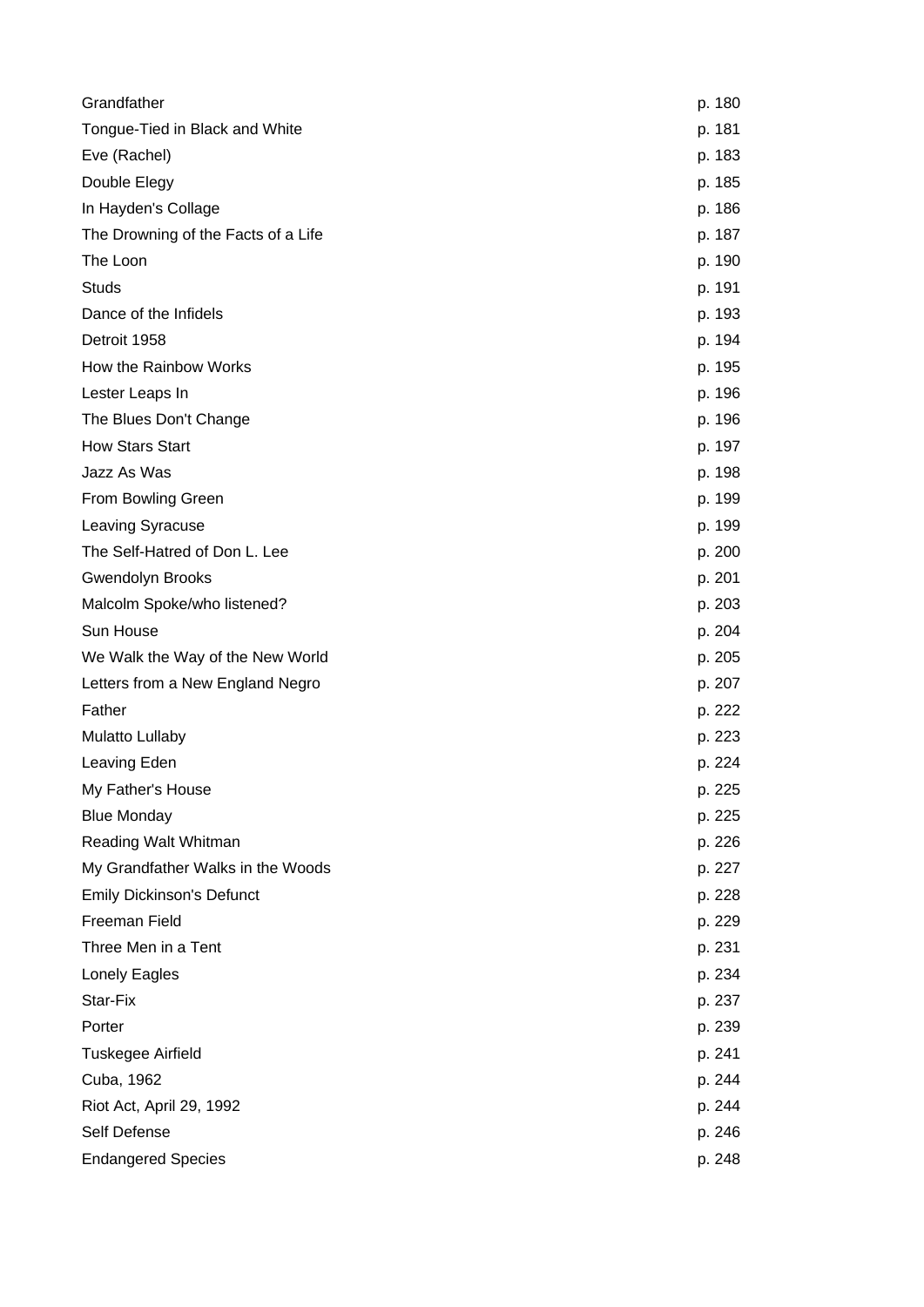| <b>Untitled Blues</b>                                 | p. 250 |
|-------------------------------------------------------|--------|
| <b>Elegy for Thelonious</b>                           | p. 251 |
| How I See Things                                      | p. 252 |
| Fragging                                              | p. 253 |
| <b>Between Days</b>                                   | p. 254 |
| Facing It                                             | p. 255 |
| February in Sydney                                    | p. 256 |
| Euphony                                               | p. 256 |
| In My Father's House                                  | p. 257 |
| A Dream of the Ring: The Great Jack Johnson           | p. 259 |
| This Bridge Across                                    | p. 260 |
| Resonance                                             | p. 261 |
| And, Yes, Those Spiritual Matters                     | p. 261 |
| African Sculpture                                     | p. 262 |
| A Sorrow Since Sitting Bull                           | p. 263 |
| <b>Winged Abyss</b>                                   | p. 264 |
| Degree Four                                           | p. 266 |
| Tour Guide: La Maison des Esclaves                    | p. 268 |
| Grandmother: Crossing Jordan                          | p. 270 |
| Heartbeats                                            | p. 270 |
| "Teach Us to Number Our Days"                         | p. 272 |
| Beauty and the Beast                                  | p. 273 |
| <b>Banneker</b>                                       | p. 274 |
| Tou Wan Speaks to Her Husband, Liu Sheng              | p. 275 |
| Parsley                                               | p. 276 |
| The Event                                             | p. 279 |
| Dusting                                               | p. 280 |
| <b>Weathering Out</b>                                 | p. 281 |
| The Great Palaces of Versailles                       | p. 282 |
| <b>Flash Cards</b>                                    | p. 283 |
| Turning Thirty, I Contemplate Students Bicycling Home | p. 283 |
| Canary                                                | p. 284 |
| The Musician Talks About "Process"                    | p. 285 |
| The Passage                                           | p. 286 |
| Lessons from a Mirror                                 | p. 293 |
| The Undertaker's Daughter Feels Neglect               | p. 294 |
| A Reconsideration of the Blackbird                    | p. 294 |
| Landscape with Saxophonist                            | p. 295 |
| April                                                 | p. 296 |
| Radio                                                 | p. 297 |
| Jack Johnson Does the Eagle Rock                      | p. 298 |